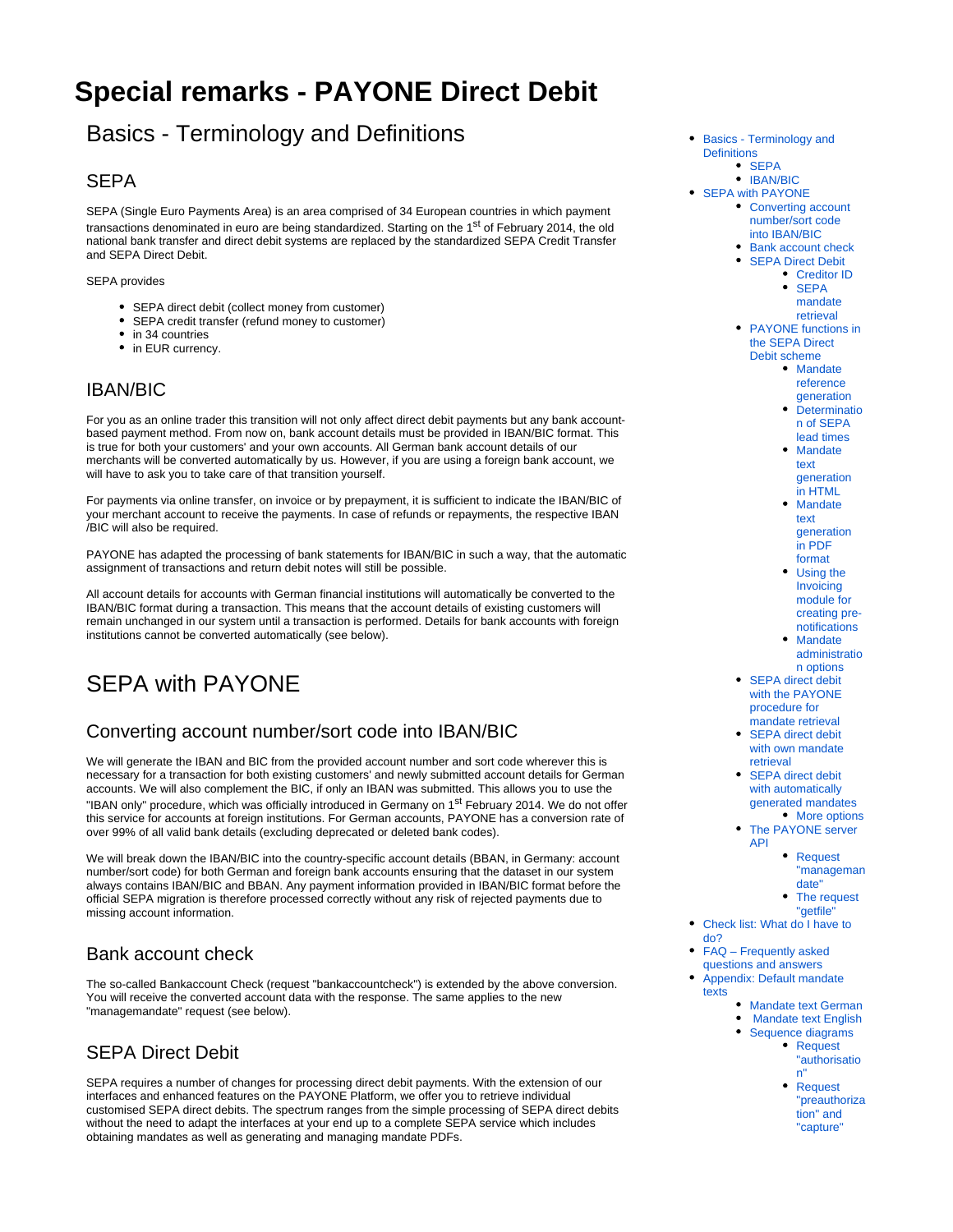## **Creditor ID**

The creditor ID identifies your company to the end customer and is issued on the account statement of the end customer. The creditor ID is also required for obtaining a mandate, since mandates are always created for a particular beneficiary or creditor.

If you use the PAYONE Collection Service, you are automatically assigned a business identifier of PAYONE's own creditor IDs – so everything is taken care of.

If you process direct debits via your own accounts, please send your creditor ID to PAYONE; we need this information in combination with the mandate reference for processing your direct debits.

## <span id="page-1-0"></span>**SEPA mandate retrieval**

<span id="page-1-6"></span>You are generally free to adapt the retrieval process for your SEPA mandates according to your own requirements. However, there are certain rules for retrieving mandates. Please consult your principal bank to find out the exact form for obtaining your mandates.

PAYONE offers a mandate retrieval procedure that meets the requirements of the German banking industry for SEPA mandates (telecommunications-based transmission complying with the requirement for written documentation according to article 127 paragraph 2, 126 b – German Civil Code). This procedure has passed the corresponding legal examination. In addition, PAYONE has aligned this procedure with its own principal banks.

Please note that the legal situation with regard to obtaining mandates in online trading will remain uncertain in the coming years. Therefore, you will have to check with your principal bank whether it accepts the procedure described here or whether it insists on using a paper-based mandate. Please note that, in any event, the burden of proof and evidence for the existence of a mandate that was authorised by the payer is with you as the payee. Therefore, no guarantee can be given that the electronic mandate issued will be recognised by the debtor's bank in case of dispute. In this case, the deadline for returning goods is extended from 8 weeks to 13 months. (This is essentially the current practice in electronic direct debit)

## <span id="page-1-1"></span>PAYONE functions in the SEPA Direct Debit scheme

PAYONE provides the following functions for processing SEPA direct debits:

## <span id="page-1-2"></span>**Mandate reference generation**

If the mandate references are not transmitted by the merchant's API, PAYONE automatically generates these references. PAYONE exclusively uses recurring mandates. If you use your own mandate references, please note that PAYONE only stores one mandate reference for each individual account (IBAN). If you submit the same account with a different mandate reference, our system will reject this and issue an error message. If you leave the generation of mandate references to PAYONE, our system will automatically check for each IBAN whether a valid mandate is already available or whether a new mandate needs to be created.

For PPS merchants, these mandate references are always automatically generated and must not be transmitted with the request. This also means it's not possible to use both PPS and your own mandate management!

## <span id="page-1-3"></span>**Determination of SEPA lead times**

The SEPA regulations provide two different lead times of five and two days for an initial or for subsequent direct debits respectively. Direct debits between two German credit institutions will use the "COR1 procedure" reducing the lead time to only one day. Please consult your principal bank to find out whether and when it will support the COR1 procedure. The stipulated lead times are expressed in international banking days, so-called TARGET2 days. An additional regional banking day must be added for the submitting bank. PAYONE will determine whether the mandate is an initial or subsequent direct debit and will calculate the corresponding lead time.

### <span id="page-1-4"></span>**Mandate text generation in HTML**

PAYONE uses the request "managemandate" to generate mandate texts in the language of the consumer (currently German or English) that will be displayed to the consumer during the ordering process prompting him or her to confirm the mandate. The texts comply with the requirements of the European Payment Council EPC. Please refer to the Appendix for PAYONE's default mandate text.

### <span id="page-1-5"></span>**Mandate text generation in PDF format**

[Request](#page-8-0)  ["manageman](#page-8-0) [date"](#page-8-0) [Request](#page-8-1)  ["creataccess](#page-8-1) with [cyclical](#page-8-1)  [billing](#page-8-1) **Request** ["vauthorizati](#page-9-0) [on" with](#page-9-0)  [cyclical](#page-9-0)  [billing](#page-9-0) [Download](#page-1-6)  [Test](#page-1-6)  **[Mandates](#page-1-6)** 

## **Download Test Mandates**

| File                                   | Modified                                   |
|----------------------------------------|--------------------------------------------|
| <b>PDF File Test</b><br>mandate en.pdf | $2020 - 12$<br>15 by PA<br>YONF<br>Admin   |
| PDF File Testmanda<br>t de.pdf         | $2020 - 12$ -<br>15 by PA<br>YONF<br>Admin |

**L** [Download All](https://docs.payone.com/pages/downloadallattachments.action?pageId=3935580)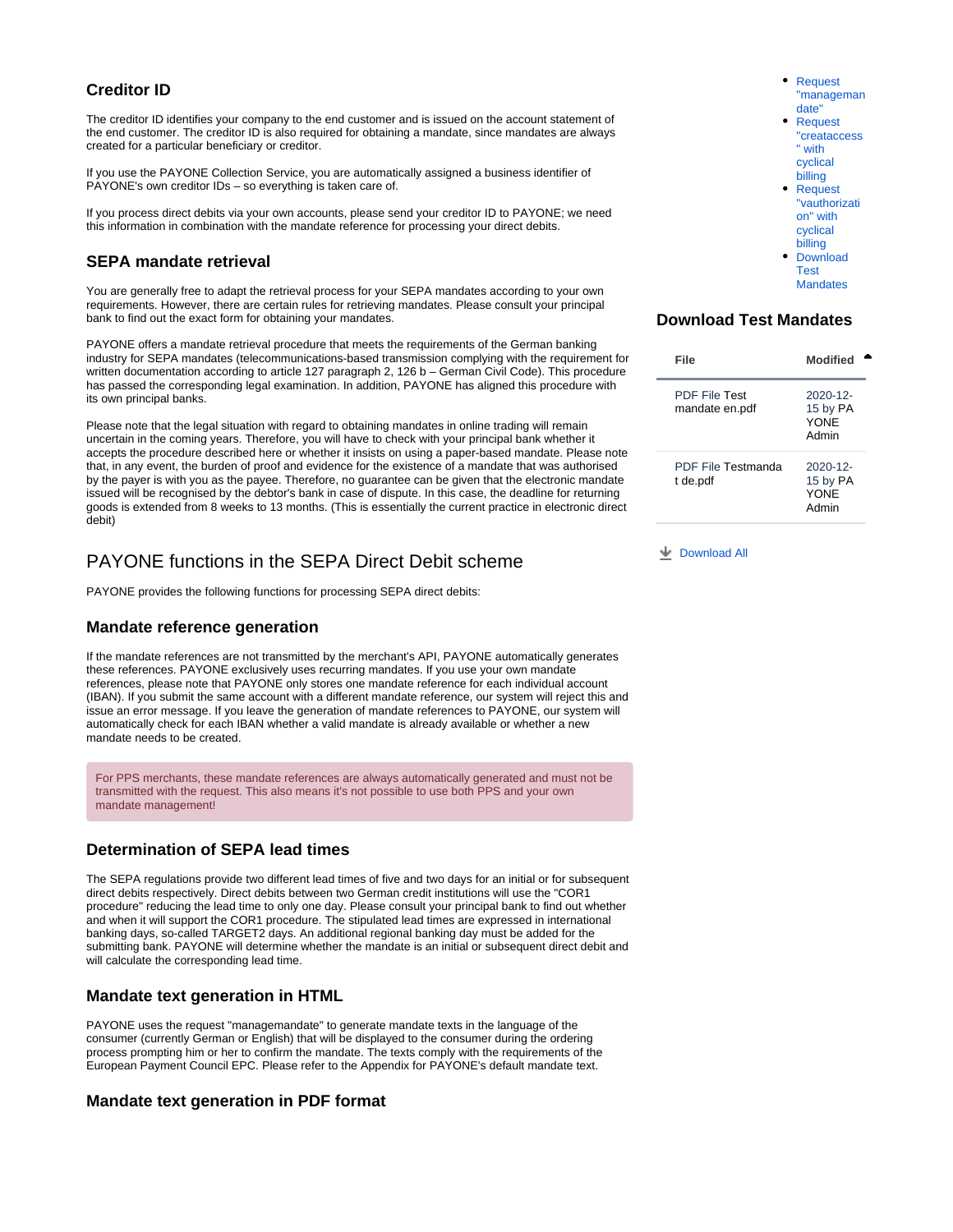If you commission the product "SEPA mandates as PDF", a PDF containing the mandate content in the language of the consumer (currently German or English) will be created for each newly generated mandate. The texts comply with the requirements of the European Payment Council EPC. Please refer to the Appendix for PAYONE's default mandate text.

The mandate is stored on the PAYONE Platform from where you can retrieve it any time using the request "getfile".

There is a charge for generating mandates as a PDF files. Please note that PAYONE will only store one mandate for each of account (IBAN). If you order another mandate for the same account, the system will not generate a new mandate and there will not be any additional cost for you.

## <span id="page-2-0"></span>**Using the Invoicing module for creating pre-notifications**

If you have commissioned our Invoicing module for your billing processes, you can use these invoices for dispatching pre-notifications. If you use PAYONE's default invoice template, all the required SEPA data such as the creditor ID, the mandate reference and the posting date will be added automatically. If you use a custom template, please provide us with a sample when ordering the service so that we can make the necessary adjustments.

## <span id="page-2-1"></span>**Mandate administration options**

There are different options for handling mandates. The options outlined here describe a typical process in the area of retail with shipment of goods. A content provider's process may vary slightly, the SEPA functions remain the same, however. For detailed representations of the different processes and requests, please refer to the sequence diagrams in the Appendix.

# <span id="page-2-2"></span>SEPA direct debit with the PAYONE procedure for mandate retrieval

If you are using the full functionality of the PAYONE mandate administration, you can retrieve SEPA compliant direct debits (see above). PAYONE covers all specific SEPA requirements.

#### **The sequence is as follows:**

- 1. The consumer selects a product in the merchant's online shop.
- 2. The consumer enters his or her personal address and payment information.
	- a. The merchant system will transfer the customer data with the request "managemandate" to PAYONE. No SEPA-relevant data have to be provided. If the merchant submits a mandate reference, PAYONE will use this information. Otherwise PAYONE will generate a new mandate reference automatically.
	- b. PAYONE checks the payment data. If there is no mandate text associated to this account, the system will generate a "floating" mandate with a mandate reference and a mandate text in the consumer's language in HTML format.
	- c. If there already is a mandate, the status "active" is transmitted. The mandate retrieval and storage steps described below (items 3 and 4) will not be required then meaning that the consumer will not have to acknowledge the mandate.
- 3. The SEPA-compatible mandate text is shown to the consumer for him or her to confirm.
- 4. The consumer acknowledges the mandate retrieval and completes the ordering process.
	- a. The merchant system transmits the above-mentioned mandate reference to PAYONE with the next request (e.g. "preauthorization") which constitutes the consumer's authorisation of the mandate.
	- b. If the merchant has commissioned the product "SEPA mandates as PDF", PAYONE will also create a mandate-PDF and save this on the PAYONE Platform.
- 5. The consumer will receive the mandate as a PDF file.
	- a. If PAYONE has generated a mandate (see above), the merchant system can use the "getfile" request to retrieve this mandate and use it for further processes (e.g. provide it for download to the consumer).
- 6. The merchant dispatches the product and initiates the payment.
	- a. The merchant initiates the payment (e.g. using the "capture" request). No SEPArelevant data have to be provided.
	- b. PAYONE will calculate the posting date and collect the direct debit.
	- c. PAYONE transmits all data required by the merchant for a pre-notification via the server API.
	- d. If the dealer has commissioned the Invoicing module, PAYONE will send the invoice with the pre-notification to the customer.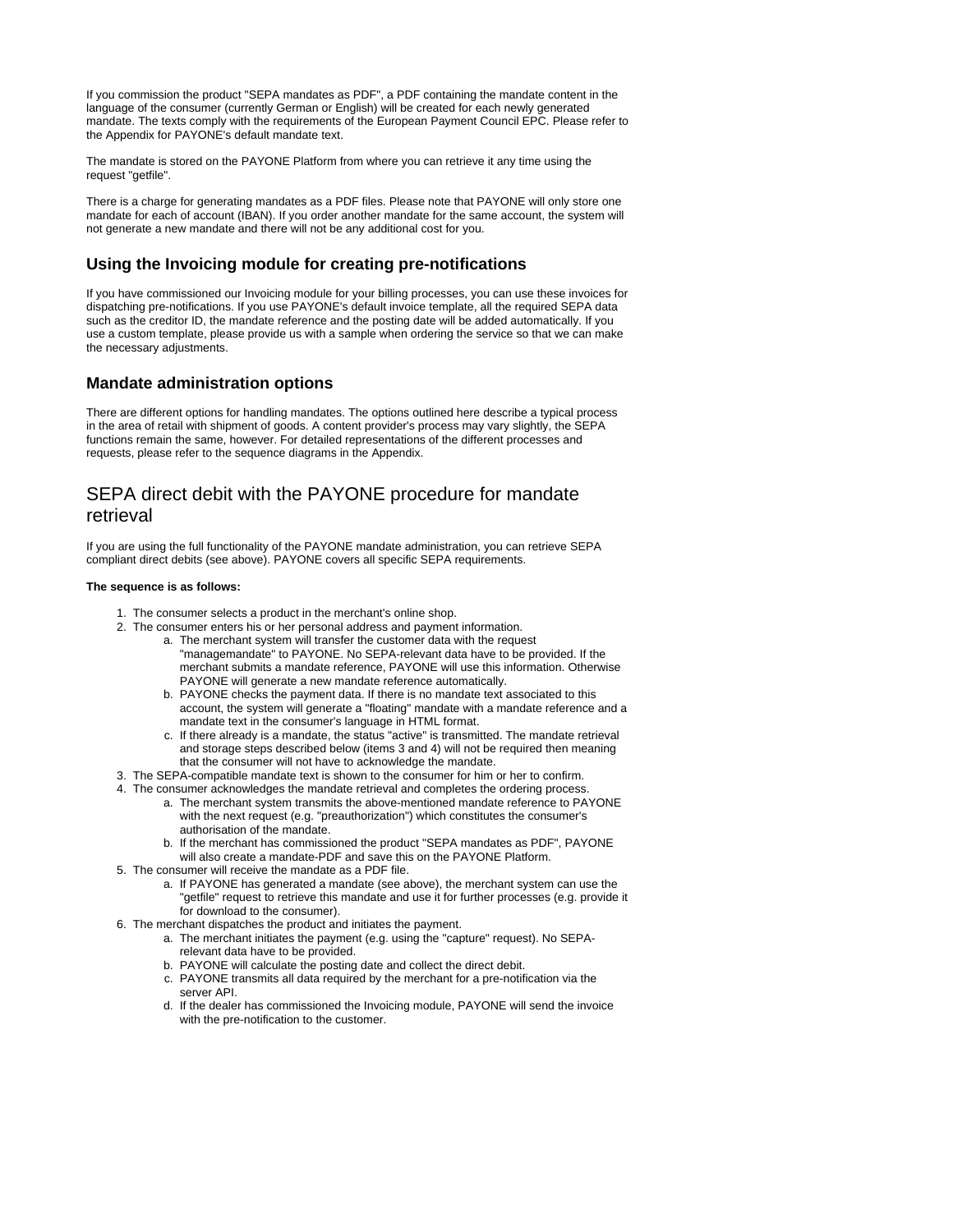

## <span id="page-3-0"></span>SEPA direct debit with own mandate retrieval

You can use the server API as described below, if you prefer to retrieve the mandates yourself:

- 1. The consumer selects a product in the merchant's online shop.
- 2. The consumer enters his or her personal address and payment information.
	- a. The merchant retrieves the SEPA mandate from the end customer using his or her own system and requirements. This includes defining his or her own mandate reference.
- 3. The consumer completes the order.
	- a. The order is transferred to PAYONE using an API request (e.g. "preauthorization"). The merchant includes the above-mentioned mandate reference in the request.
	- b. If no mandate information has been stored at PAYONE for the transferred account c. No new mandate will be generated if there already is one available. details, the mandate is saved with the provided mandate reference on the PAYONE Platform. If the merchant has commissioned the product "SEPA mandates as PDF", PAYONE will also create a mandate-PDF and save this on the PAYONE Platform.
- 4. The merchant dispatches the product and initiates the payment.
	- a. The merchant initiates the payment (e.g. using the "capture" request). No SEPArelevant data have to be provided.
	- b. PAYONE will calculate the posting date and collect the direct debit.
	- c. PAYONE transmits all data required by the merchant for a pre-notification via the server API.
	- d. If the dealer has commissioned the Invoicing module, PAYONE will send the invoice with the pre-notification to the customer.

## <span id="page-3-1"></span>SEPA direct debit with automatically generated mandates

If PAYONE handles the generation of the mandate reference, the process is similar to the one described above under "SEPA direct debit with own mandate retrieval". The merchant is provided all relevant data for ensuring a SEPA-compliant direct debit process via the server API. PAYONE meets all technical requirements for SEPA direct debit submission and mandate referencing using this procedure. Please note, however, that you must ensure a SEPA-compliant retrieval of the mandates from your consumers yourself when using this procedure.

- 1. The consumer selects a product in the merchant's online shop.
- 2. The consumer enters his or her personal address and payment information.
- 3. The consumer completes the order.
	- a. The order is transferred to PAYONE using an API request (e.g. "preauthorization"). The merchant does not transmit any SEPA-relevant data.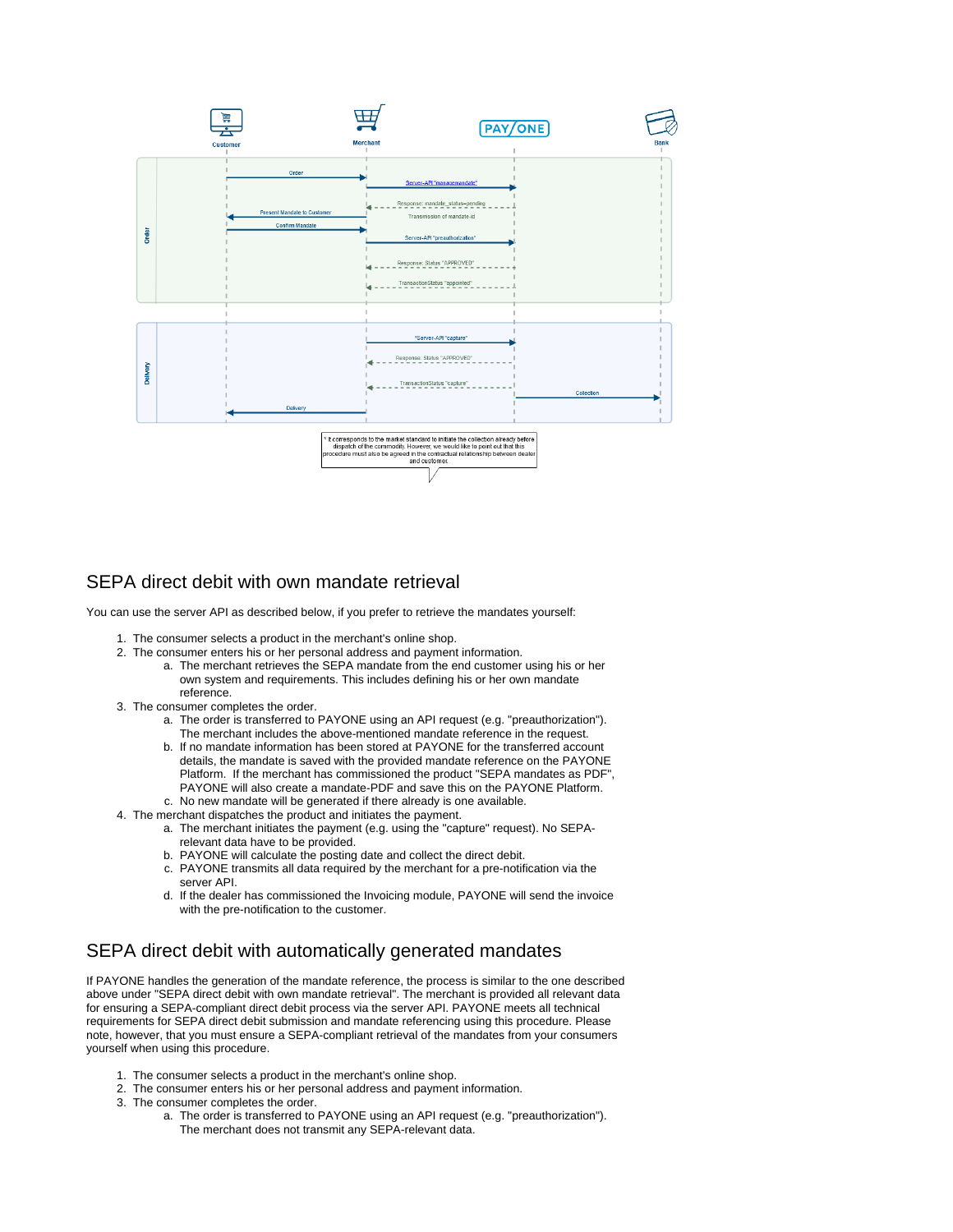- b. If there is no mandate for the transferred account details on the PAYONE Platform, the system will generate a new one. If the merchant has commissioned the product "SEPA mandates as PDF", PAYONE will also create a mandate-PDF and save this on the PAYONE Platform.
- c. No new mandate will be generated if there already is one available.
- 4. The merchant dispatches the product and initiates the payment.
	- a. The merchant initiates the payment (e.g. using the "capture" request). The merchant does not transmit any SEPA-relevant data.
	- b. PAYONE will calculate the posting date and collect the direct debit.
	- c. PAYONE transmits all data required by the merchant for the mandate and the prenotification via the server API.
	- d. If the dealer has commissioned the Invoicing module, PAYONE will send the invoice with the pre-notification to the customer.

### <span id="page-4-0"></span>**More options**

Of course, you can also use the different options and requests separately. For example, you can decide to use the request "managemandate" without subsequently generating and saving the mandate as a PDF file. Or you can use the product "SEPA mandates as PDF" without previously having generated a "floating" mandate using the request "managemandate".

# <span id="page-4-1"></span>The PAYONE server API

## <span id="page-4-2"></span>**Request "managemandate"**

The "managemandate" request provides the following functionality:

- 1. Bankaccount check: The transmitted account details are validated.
- 2. IBAN converter:
	- a. German bank account details with account number/sort code are automatically converted into the IBAN/BIC format. The converted account data is transmitted via the API. This allows you to display them to the end customers for verification and information.
	- b. Account details provided in the IBAN/BIC format will be complemented with the countryspecific account details (BBAN, in Germany: account number/sort code).
- 3. Verification whether a mandate has been stored for these account details in the past.
- 4. Generation of a new "floating" mandate with a mandate text in the consumer's language in case no mandate is found.

If the mandate reference of the "floating" mandate is re-transmitted for the following request, this mandate will be stored permanently. If no subsequent request is sent, (e.g. because the consumer cancels the purchasing process), the "floating" mandate will be deleted after two hours.

Subsequent requests may be one of the following:

- preauthorization
- authorization
- createaccess
- vauthorization
- updateuser

Since a "bankaccount check" is performed during this request it will incur the same cost per call as the request "bankaccount check" itself. You will find a description of the API parameters in the API documentation.

Please refer to the Appendix for a sequence diagram with the mandate.

## <span id="page-4-3"></span>**The request "getfile"**

You can use the "getfile" request to download the mandate as a PDF from the PAYONE Platform. For this, the PDFs must have been generated previously, of course. This is done during the generation of a new mandate, if you have commissioned the product "SEPA mandates as PDF".

This request does not incur any charges. You will find a description of the API parameters in the API documentation.

Please refer to the Appendix for a sequence diagram with the mandate.

# <span id="page-4-4"></span>Check list: What do I have to do?

If you are using the PAYONE Payment Service (PPS), you do not need your own creditor ID for processing direct debits via PAYONE. You are automatically assigned a business identifier of PAYONE's creditor IDs.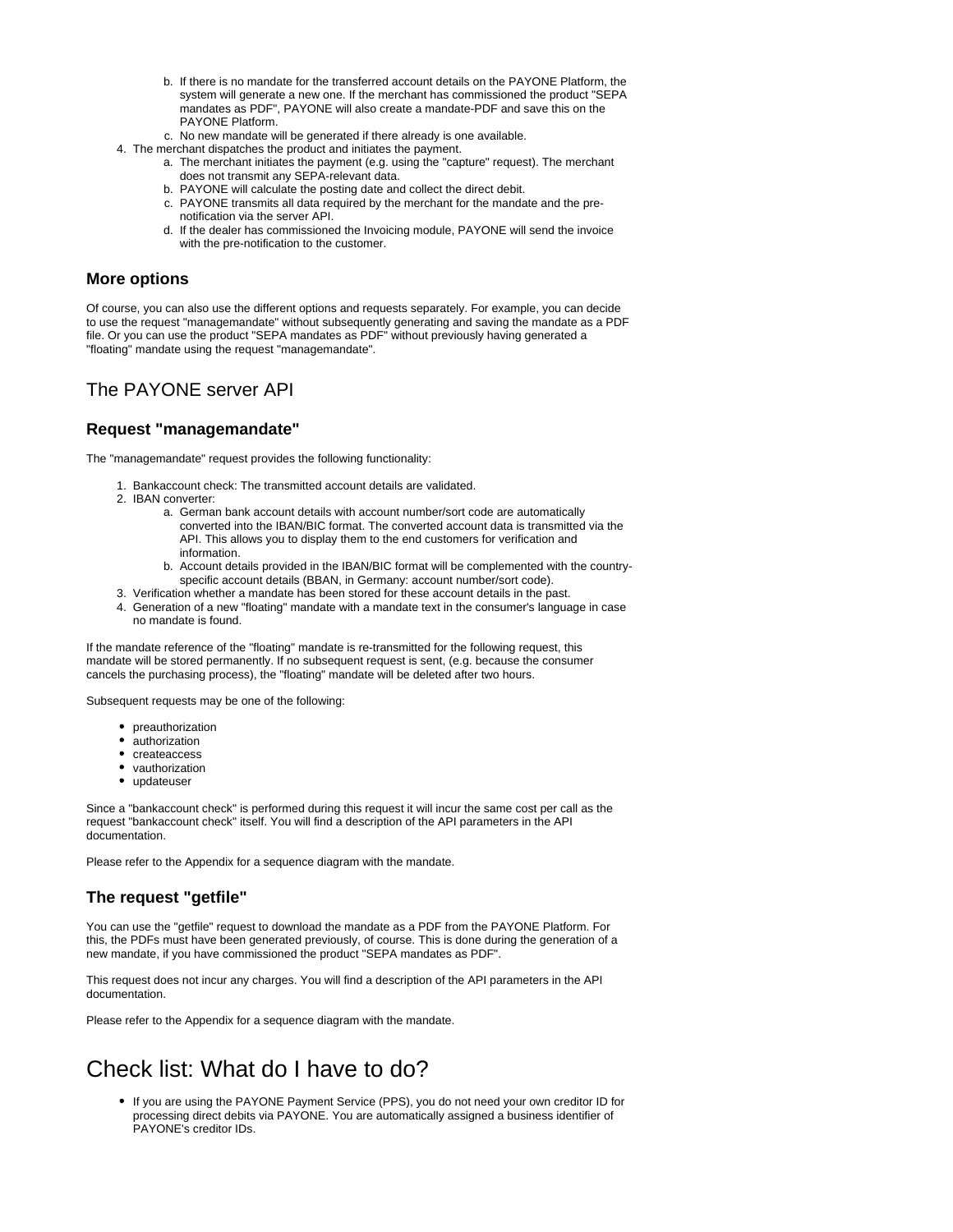- If you are not using the PPS, you will have to provide your own creditor ID for using the direct debit procedure. You can request your own creditor ID at the German Central Bank at [https://extr](https://extranet.bundesbank.de/scp/) [anet.bundesbank.de/scp/](https://extranet.bundesbank.de/scp/).
	- This is also required for working with the new requests for mandate administration in test mode. If you want to use the direct debit procedure, please contact your principal bank with
		- regard to a debt collection agreement.
		- Please clarify with your bank if direct debits are executed automatically or whether the execution requires the prior authorisation via an accompanying note to the transferred media.
- Provide us with the IBAN/BIC information for your accounts. PAYONE has automatically converted your bank accounts held at German financial institutions to the IBAN/BIC format and sent you a corresponding overview.
- Decide on the nature and the scope of the SEPA implementation.
- Plan the adaptation of your interfaces.
- $\bullet$ Enable the extended SEPA response data in the PMI under Configuration, Payment Portals. You can choose separate configurations for this data for test mode and for live mode to adjust your test systems accordingly.

# <span id="page-5-0"></span>FAQ – Frequently asked questions and answers

| Question                                                                                                                                                                                                                                                                                                                                                     | Answer                                                                                                                                                                                                                                                                                                                                                                                                                                                                                                                                                                                                                                                                                                                                                                                                                                            |
|--------------------------------------------------------------------------------------------------------------------------------------------------------------------------------------------------------------------------------------------------------------------------------------------------------------------------------------------------------------|---------------------------------------------------------------------------------------------------------------------------------------------------------------------------------------------------------------------------------------------------------------------------------------------------------------------------------------------------------------------------------------------------------------------------------------------------------------------------------------------------------------------------------------------------------------------------------------------------------------------------------------------------------------------------------------------------------------------------------------------------------------------------------------------------------------------------------------------------|
| We have a great number of customers who<br>have subscribed to our services for some<br>time now. I have read that previously used<br>direct debit mandates will be converted<br>automatically into SEPA mandates. Does that<br>mean that these mandates will remain<br>effective? Or do we have to obtain a new<br>direct debit mandate for each subscriber? | A valid direct debit mandate can be easily translated<br>into a SEPA mandate. You will have to inform your<br>customers about the conversion of their direct debit<br>mandate indicating their mandate reference and the<br>creditor ID. (This can be done by e-mail).                                                                                                                                                                                                                                                                                                                                                                                                                                                                                                                                                                            |
| What is a pre-notification?                                                                                                                                                                                                                                                                                                                                  | The pre-notification is used to announce the direct<br>debit transaction. You may use the invoice to do this<br>for example. The pre-notification must contain the<br>due date and the exact amount of the transaction.<br>The payer needs to receive the pre-notification at<br>least 14 calendar days before the transaction is<br>effected to give the payer enough time to ensure that<br>the required funds are available on the respective<br>account. The end customer must agree to any period<br>shorter than these fourteen days. This is usually<br>stated in the general terms and conditions, which the<br>customer has to acknowledge.<br>The pre-notification data may be incorporated in the<br>invoice. If you are using the PAYONE Invoicing<br>module, your invoices contain all the necessary data<br>for a pre-notification. |
| I am a PPS merchant. What do I have to do<br>now?                                                                                                                                                                                                                                                                                                            | PPS uses a business identifier of PAYONE's<br>creditor ID - this means that you do not need to apply<br>for your own creditor ID.<br>PAYONE will also automatically generate and assign<br>the mandate reference.<br>You need to obtain a valid mandate from the end<br>customer and save it as a PDF file on the PAYONE<br>Platform. Use the request "managemandate" to do<br>this.<br>In the future, you should transmit IBAN/BIC instead of<br>the sort code/account number combination used<br>previously. Alternatively, PAYONE can convert<br>German sort codes/account numbers automatically<br>into the IBAN/BIC format and use them for the<br>mandate and the direct debit.                                                                                                                                                             |
| I am a merchant using my own bank account.<br>What do I have to do now?                                                                                                                                                                                                                                                                                      | You must use your own creditor ID and have this<br>stored by PAYONE for future direct debit<br>transactions. You must apply for the creditor ID in the<br>country of your company's headquarters. This                                                                                                                                                                                                                                                                                                                                                                                                                                                                                                                                                                                                                                            |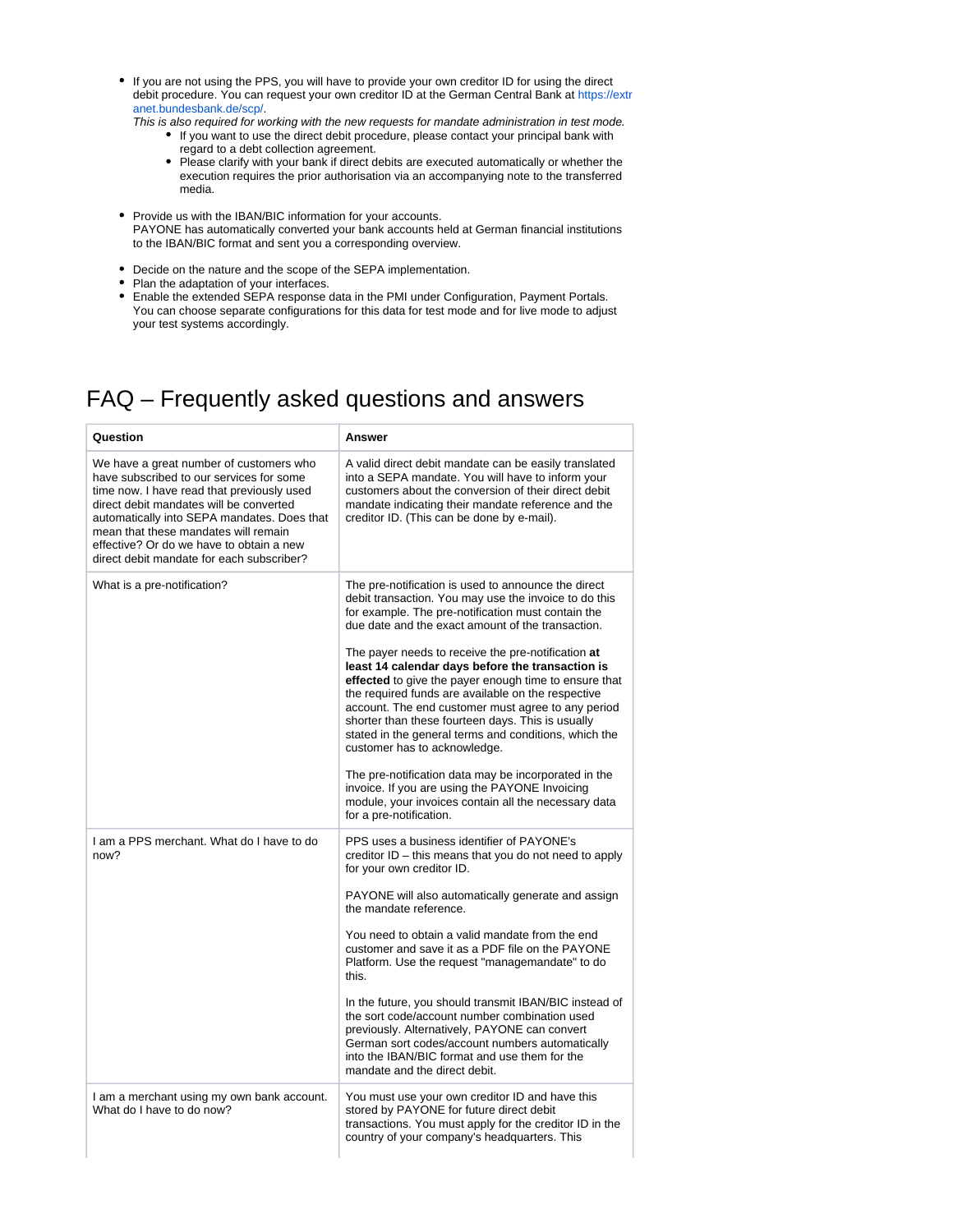|                                                                          | creditor ID can also be used for accounts in other<br>countries, provided these accounts are run under<br>your company's name.                                                                                                                                                                |
|--------------------------------------------------------------------------|-----------------------------------------------------------------------------------------------------------------------------------------------------------------------------------------------------------------------------------------------------------------------------------------------|
|                                                                          | Ask your bank if it supports COR1, the curtailed<br>period for direct debits, if you want to use this service.                                                                                                                                                                                |
|                                                                          | You should obtain a valid mandate from the end<br>customer and save it as a PDF file on the PAYONE<br>Platform. Use the request "managemandate" to do<br>this.                                                                                                                                |
|                                                                          | In the future, you should transmit IBAN/BIC instead of<br>the sort code/account number combination used<br>previously. Alternatively, PAYONE can convert<br>German sort codes/account numbers automatically<br>into the IBAN/BIC format and use them for the<br>mandate and the direct debit. |
| Why do I need to obtain a mandate and use<br>"managemandate" to do this? | The mandate is the end customer's consent allowing<br>you to collect the direct debit from his or her account.<br>This mandate needs to contain specific information.                                                                                                                         |
|                                                                          | Using the "managemandate" request serves several<br>purposes:                                                                                                                                                                                                                                 |
|                                                                          | • Conversion of sort code/account number into an<br>IBAN (only for accounts held in Germany)<br>• Verification of the IBAN/BIC<br>• Verification of the sort code/account number<br>• Submission of the mandate text                                                                          |
|                                                                          | From the subsequent request, which triggers the<br>payment (preauthorization/authorization<br>/createaccess), this mandate will be activated and<br>stored permanently.                                                                                                                       |
|                                                                          | If you have commissioned the product "Mandate as<br>PDF", you can now download the generated mandate<br>and archive and/or dispatch it to the end customer.                                                                                                                                   |

# <span id="page-6-0"></span>Appendix: Default mandate texts

# <span id="page-6-1"></span>Mandate text German

| SEPA-Lastschriftmandat                                                                                                                                                                                                              |
|-------------------------------------------------------------------------------------------------------------------------------------------------------------------------------------------------------------------------------------|
| Zahlungsempfänger: [creditorname] [creditor_city], [creditor_country]                                                                                                                                                               |
| Gläubiger-Identifikationsnummer: [creditor_identifier]                                                                                                                                                                              |
| Mandatsreferenz: [mandate_identification]                                                                                                                                                                                           |
| Ich ermächtige den Zahlungsempfänger, Zahlungen von meinem Konto mittels Lastschrift<br>einzuziehen. Zugleich weise ich mein Kreditinstitut an, die von dem Zahlungsempfänger auf mein<br>Konto gezogenen Lastschriften einzulösen. |
| Hinweis: Ich kann innerhalb von acht Wochen, beginnend mit dem Belastungsdatum, die Erstattung<br>des belasteten Betrages verlangen. Es gelten dabei die mit meinem Kreditinstitut vereinbarten<br>Bedingungen.                     |
| Name des Zahlungspflichtigen: [firstname] [lastname]                                                                                                                                                                                |
| Firma: [company]                                                                                                                                                                                                                    |
| Straße und Hausnummer: [street]                                                                                                                                                                                                     |
| Postleitzahl: [zip]                                                                                                                                                                                                                 |
| Ort: [city]                                                                                                                                                                                                                         |
| Land: [country]                                                                                                                                                                                                                     |
| E-Mail: [email]                                                                                                                                                                                                                     |
| Swift BIC: [bic]                                                                                                                                                                                                                    |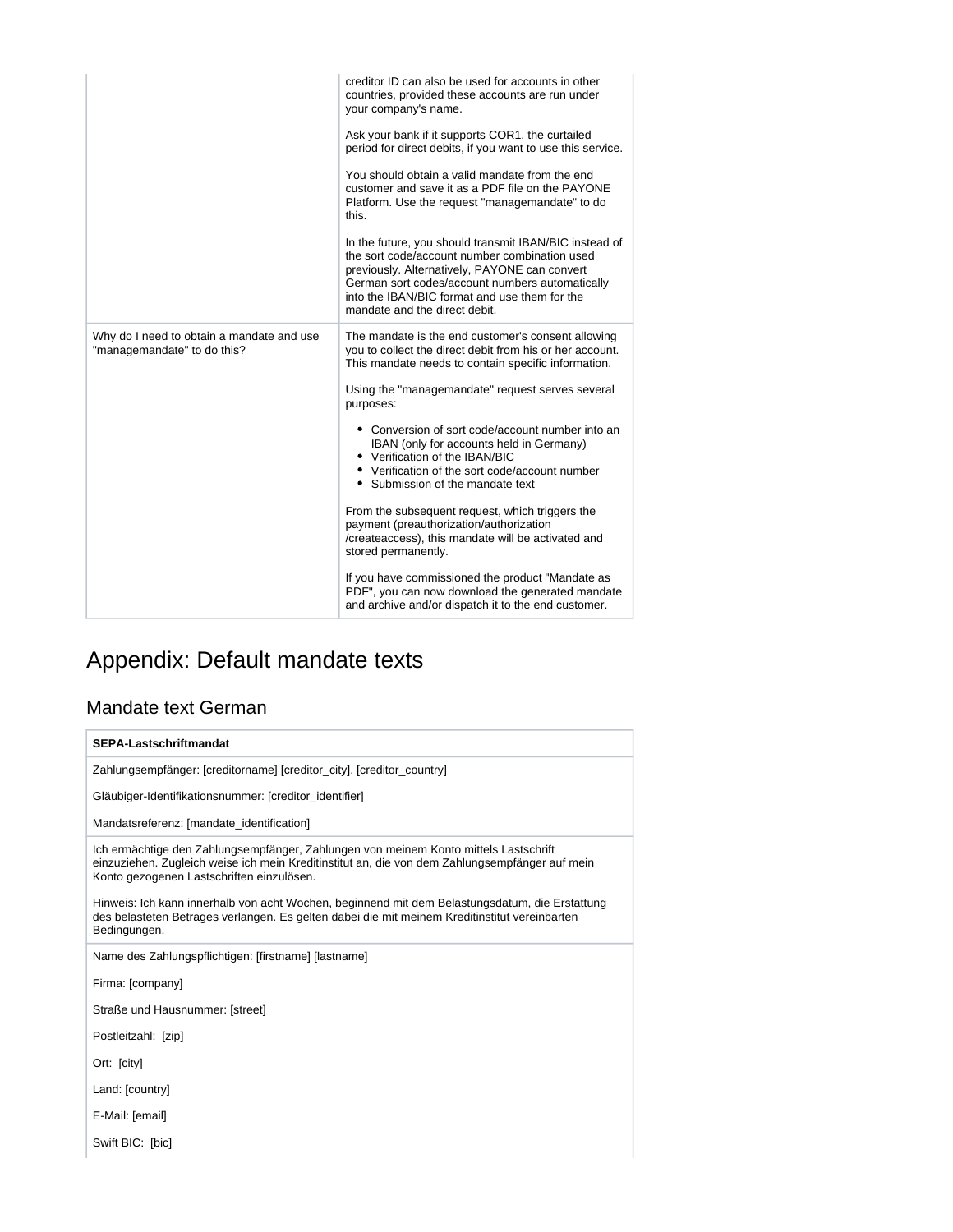[city], [date], [firstname] [lastname]

## <span id="page-7-0"></span>Mandate text English

#### **SEPA Direct Debit Mandate**

Creditor: [creditorname] [creditor\_city], [creditor\_country]

Identifier of the Creditor: [creditor\_identifier]

Mandate Reference: [mandate\_identification]

By signing this mandate form, you authorise the Creditor to send instructions to your bank to debit your account and your bank to debit your account in accordance with the instructions from the Creditor.

As part of your rights, you are entitled to a refund from your bank under the terms and conditions of your agreement with your bank. A refund must be claimed within 8 weeks starting from the date on which your account was debited. Your rights are explained in a statement that you can obtain from your bank.

Name of the debtor: [firstname] [lastname]

Company: [company]

Street name and number: [street]

Postal code: [zip]

City/town: [city]

Country: [country]

E-mail: [email]

Swift BIC: [bic]

Account number - IBAN: [iban]

[city], [date], [firstname] [lastname]

# <span id="page-7-1"></span>Sequence diagrams

### **Request "authorisation"**

<span id="page-7-3"></span><span id="page-7-2"></span>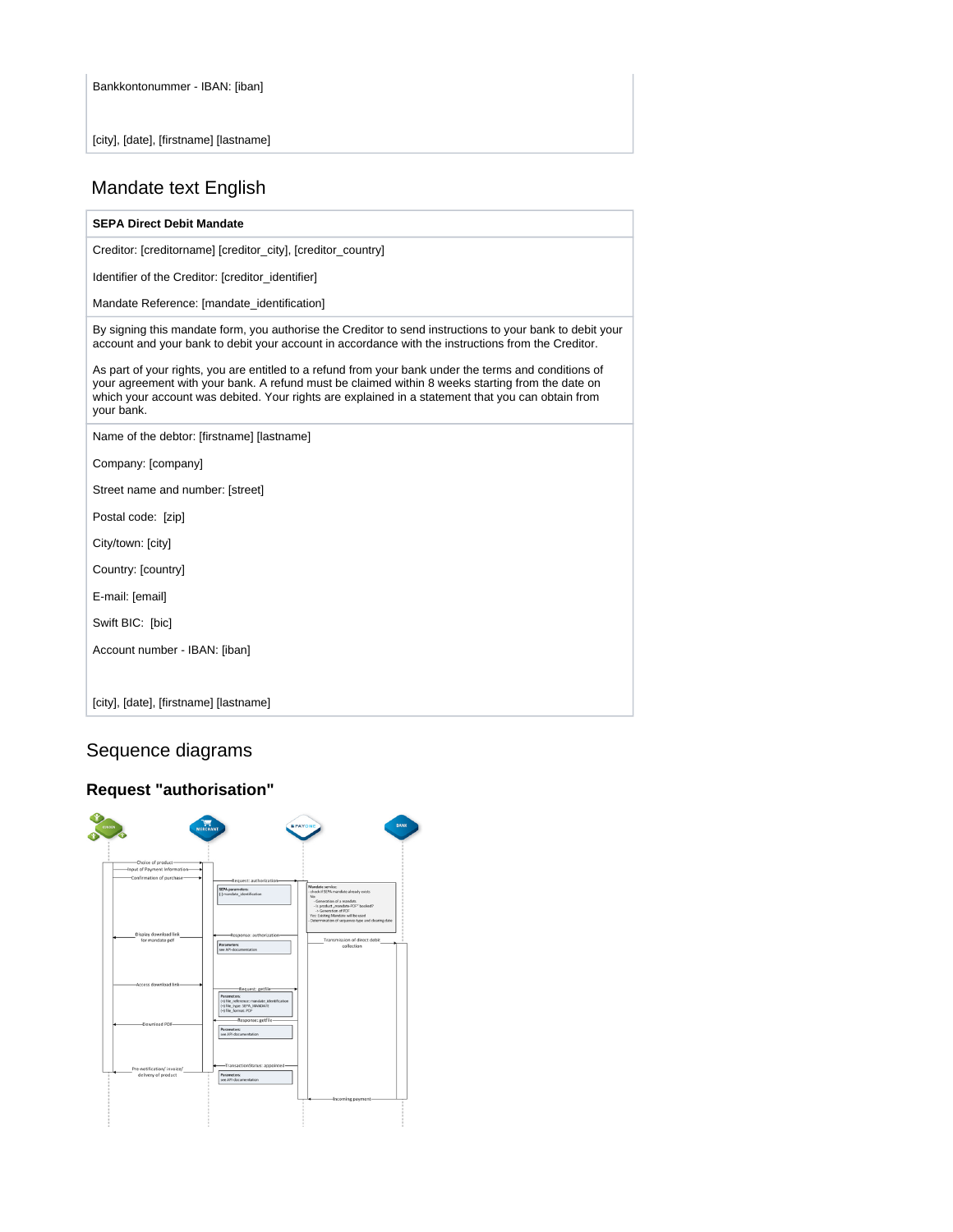**Request "preauthorization" and "capture"**

| Choice of product-                       |                                                     |                                                                                        |
|------------------------------------------|-----------------------------------------------------|----------------------------------------------------------------------------------------|
| Input of Payment Information-            |                                                     |                                                                                        |
| Confirmation of purchase-                |                                                     |                                                                                        |
|                                          |                                                     |                                                                                        |
|                                          | Request: preauthorization-                          |                                                                                        |
|                                          | SEPA parameters:                                    | Mandate service:                                                                       |
|                                          | (-) mandate_identification                          | check if SEPA mandate already exists<br>No:                                            |
|                                          |                                                     | - Generation of a mandats                                                              |
|                                          |                                                     | - Is product "mandate-PDF" booked?<br>-> Generation of PDF                             |
|                                          | Response: preauthorization-                         | Yes: Existing Mandate will be used                                                     |
| Display download link<br>for mandate-pdf | <b>Parameters:</b>                                  |                                                                                        |
|                                          | see API-documentation                               |                                                                                        |
| Access download link-                    | Request: getfile-                                   |                                                                                        |
|                                          | Parameters:                                         |                                                                                        |
|                                          | (+) file_reference: mandate_identification          |                                                                                        |
|                                          | (+) file_type: SEPA_MANDATE<br>(+) file_format: PDF |                                                                                        |
|                                          | Response: getfile-                                  |                                                                                        |
| Download PDF                             | Parameters:                                         |                                                                                        |
|                                          | see API-documentation                               |                                                                                        |
|                                          |                                                     |                                                                                        |
|                                          |                                                     |                                                                                        |
|                                          | -TransactionStatus: appointed-                      |                                                                                        |
|                                          |                                                     |                                                                                        |
|                                          | Parameters:                                         |                                                                                        |
|                                          | see API-documentation                               |                                                                                        |
|                                          |                                                     |                                                                                        |
|                                          |                                                     |                                                                                        |
|                                          | Request: capture-                                   |                                                                                        |
|                                          | SEPA parameters:                                    | Mandate service:                                                                       |
|                                          | (-) mandate_identification                          | - check if SEPA mandate already exists<br>No:                                          |
|                                          |                                                     | - Generation of a mandats<br>- Is product "mandate-PDF" booked?                        |
|                                          |                                                     | > Generation of PDF                                                                    |
|                                          |                                                     | Yes: Existing Mandate will be used<br>Determination of sequence-type and clearing date |
|                                          |                                                     |                                                                                        |
| Pre-notification/ invoice/               | Response: capture-                                  |                                                                                        |
| delivery of product                      | <b>Parameters:</b>                                  |                                                                                        |
|                                          | see API-documentation                               |                                                                                        |
|                                          |                                                     |                                                                                        |
|                                          |                                                     |                                                                                        |
|                                          |                                                     |                                                                                        |
|                                          | -TransactionStatus: capture-                        |                                                                                        |
|                                          | Parameters:                                         | Transmission of direct debit                                                           |
|                                          | see API-documentation                               | collection                                                                             |

**Request "managemandate"**

<span id="page-8-0"></span>

<span id="page-8-1"></span>**Request "creataccess" with cyclical billing**